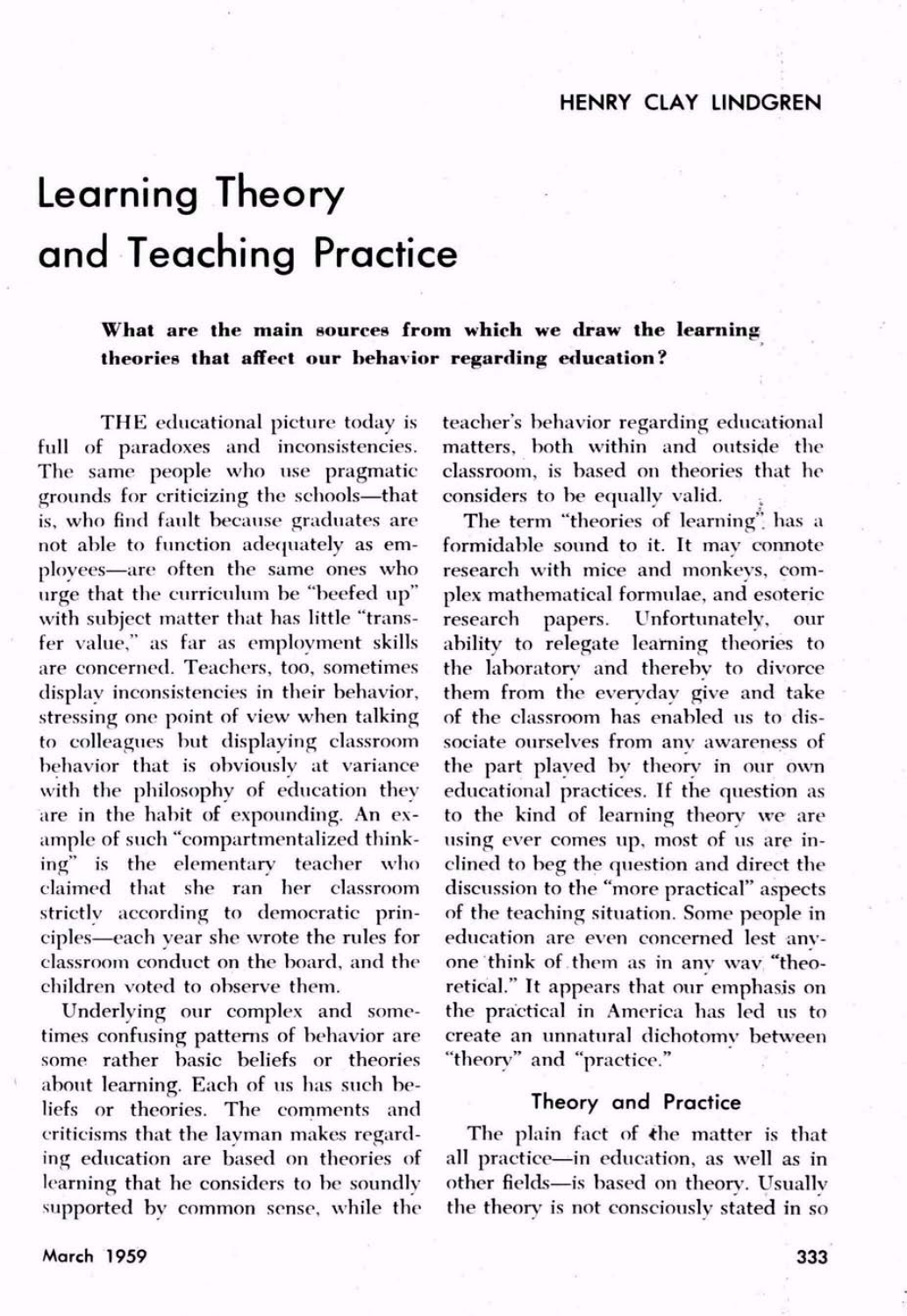many words. Rather, it is what Lee J. Cronbach terms an "implicit theory"-a theory that may be inferred from be havior. Some of the confusion and con tradiction I described in my opening paragraph is the result of our unwilling ness or inability to identify the theories underlying our statement regarding learning or our classroom behavior. If we *were a*ble and willing to probe into the concepts basic to our behavior, perhaps we would become more aware of the inconsistencies.

There are three main sources from which we draw or develop the learning theories that form the basis of our atti tudes and behavior regarding education: tradition, personal experience, and re search. Most of us, laymen and teachers alike, depend most heavily on the first two sources. This may be true even of the researcher in the field of teaching methods. All of us have had the exper ience of taking courses in educational practices from instructors whose own methods violated every one of the prin ciples they were expounding. Timothy Leary tells of a psychology professor who was advising his class of the im portance of getting students to solve their own problems. "Don't let them get de pendent on you," he said, "make them think for themselves." After the lecture, <sup>a</sup>graduate student came up to ask <sup>a</sup> question. He said that in the section of undergraduate students he was supervis ing as a teaching assistant, he was con tinually plagued by requests for answers to problems that could and should be solved by the students themselves. "What should I do?" he asked. The professor cleared his throat and said that students

*HEMtY CLAY LI1\DC,REH i» profetsor of psychology, -***Son F***rancisco Stale Col lege, California.*

were always trying to trap instructors into solving their problems for them problems that they themselves should work out. "Now what I would do, if I were you," he went on, "is to  $\frac{m}{n}$ "

The aim here is not to point with scorn to the inconsistency of psychology professors, but rather to show how diffi cult it is to break away from beliefs and attitudes that have, so to speak, become second nature.

Most of us are strongly influenced by the first of the three sources mentioned in the above paragraph-tradition. Our culture tells us, in effect, how people learn. In our culture, one of the main theories of learning is what might be called the "reward-and-punishment" theory—the theory, that is, that people learn because they are appropriately re warded or punished. There are other traditional theories-the theory of practice, the theory that learning is a process of assimilation; but the reward-andpunishment theory is one of the most basic, and it is this theory that I shall refer to as symbolizing the traditional point of view on learning.

There is, of course, a great deal of truth in this theory. For example, any one of us can think of instances in which the behavior of a child was changed because of the desire to please a teacher (and this in itself is a kind of reward) <sup>1</sup>or because of the fear of being marked as a failure (one of many forms of punishment). Many teachers carry this theory to an ultimate and unwarranted conclusion-namely, that if children were not rewarded or punished by the teacher, they would not learn. This is, essentially, the traditional and autocratic or. author itarian approach to teaching.

<sup>1</sup>Timothy Leary. I*nterpersonal Diagnosis of Personality. N*ew York: Ronald Press Company. 1957.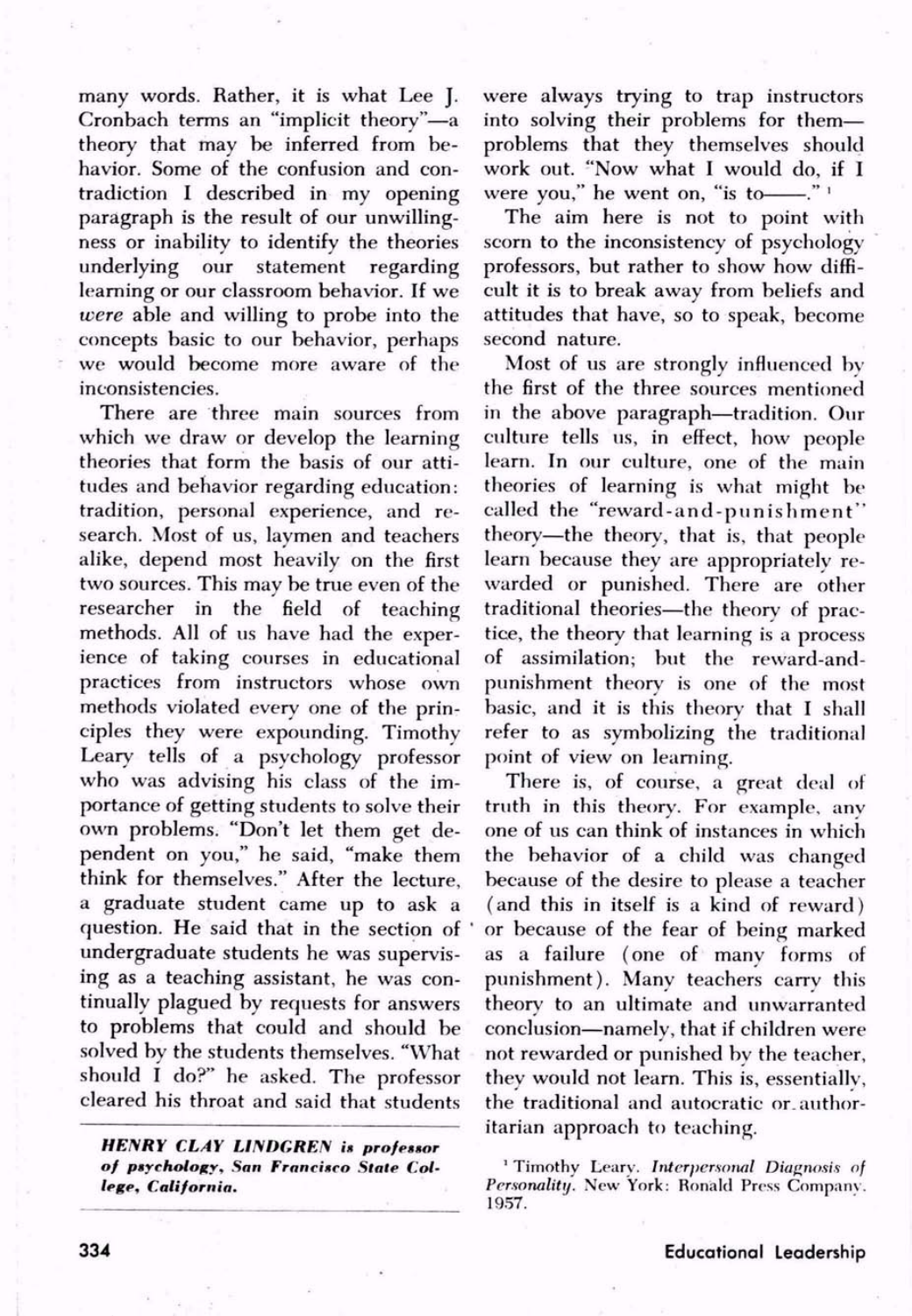The uniqueness of our experience and personality means that each of us will develop a somewhat different arrange ment or pattern of learning theory to serve as <sup>a</sup>basis for our behavior as edu cators. Some of us will be eclectic, at tempting to combine traditional theory with theory based on research. Some will depend more directly on personal exper ience, fortified with a liberal dosage of reward-and-punishment theory. As each of us becomes involved in the teachinglearning process, he learns that certain approaches are more effective for him than others. Or perhaps certain practices are particularly expressive of his per sonality and attitudes toward life in general.

One person may thus come to believe that learning is fostered best when the teacher is cool, crisp, detached, and ob jective in his relations with students. An other may believe that students are more likely to learn when the teacher shows <sup>a</sup> personal interest in the lives of his stu dents, even to the point of involving them in counseling relationships with him. These are but two of the many kinds of theories that teachers may de velop with respect to the way in which learning is influenced by their behavior.

## Effects of Research

Although most of us in the education profession are inclined to believe that research has had a marked effect on our theories regarding learning, an examina tion of our actual behavior in the class room would probably show a consider able disparity between the researchoriented theories we publicly avow and the implicit theories that may be de duced from our behavior. One of the reasons for this disparity lies in the nature of the theories that derive from research.

Let us examine two theories that have important implications for the learning process. One, that derives from research in the field of social psychology, holds that individual behavior can be more readily modified by group decisions than by recommendations emanating from au thority figures. Another, deriving largely from clinical research, holds that emo tional factors in the life of an individual play an important part in directing his behavior. The teacher who accepts the first theory would be inclined to develop classroom situations in which students have an opportunity to learn through making their own decisions. The second theory leads to an instructional approach based on an understanding of and a con cern for the feelings of students.

Note that both these theories are democratic in their implications. They place the student at the focal center of the teaching-learning process, in contra distinction to traditional theories, which are adult-centered and teacher-centered authoritarian and autocratic. And therein lies a major source of the, dis parity between the theories we pfeach and the theories that are implicit in our own behavior.

## **Research Orientation ?**

Rudolf Dreikurs points out, in an insightful essay, that we are today in <sup>a</sup> period of change from an autocratic to a democratic way of life.<sup>2</sup> This is a development that has been in progress for hundreds of years. We have now reached a point where many, if not most, of us have accepted democratic modes of con duct as just and proper. At the same time, . we have not been able to develop modes of behavior that are always consistent with our democratic ideals and instead

2 C*haracter Education and Spiritual Values in an Anxious Age. B*oston: Beacon Press, 1952.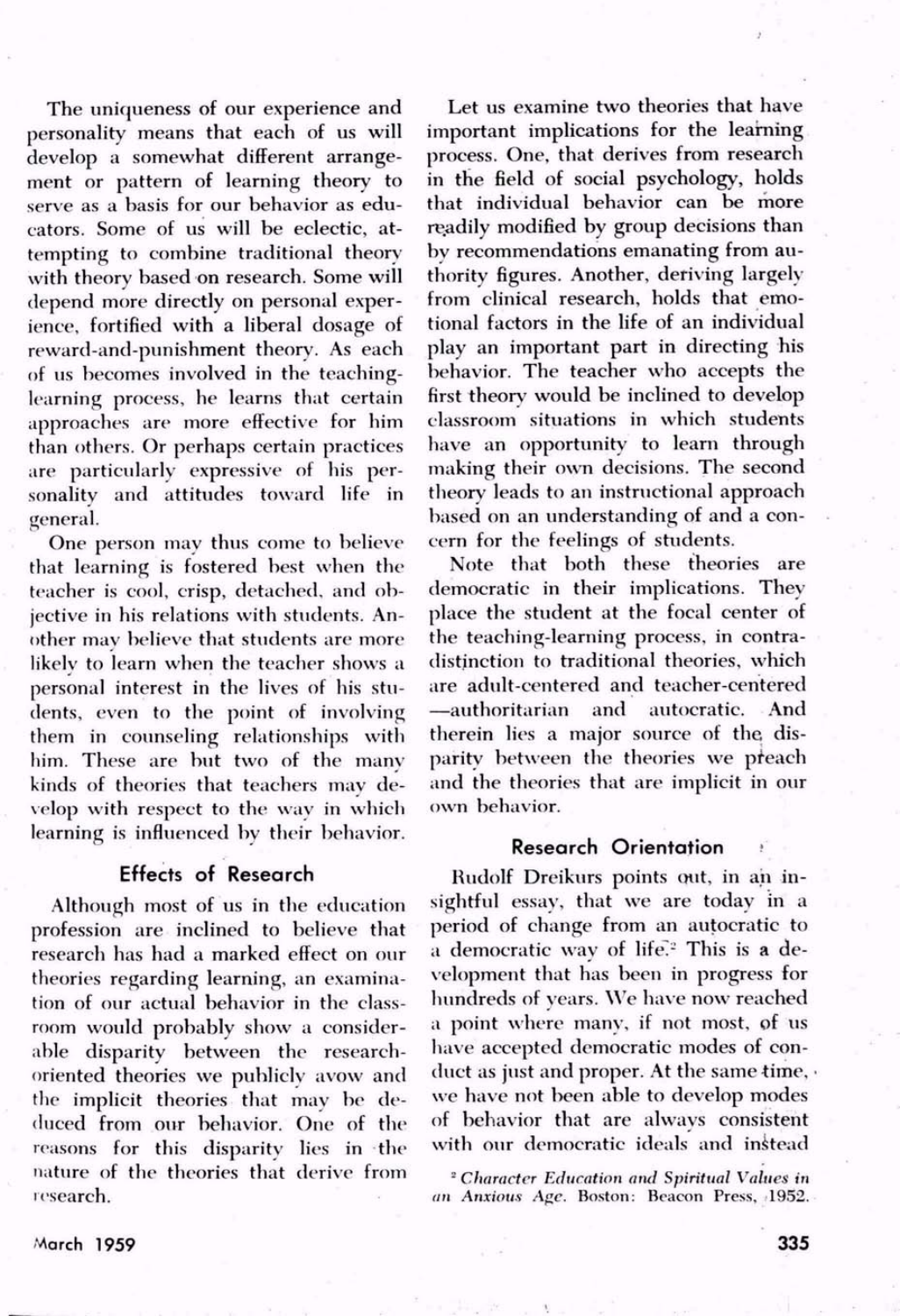**must c**ontinually fall back on traditional and more autocratic approaches. The latter are, after all, a part of our cultural heritage that goes back to our most prim itive beginnings.

When we are confronted by a difficult and frustrating situation in our class rooms, the tendency is for us to want to exert our authority rather than to ex amine the situation critically in the light of our democratic ideals or researchoriented learning theory. It calls for <sup>a</sup> great deal of maturity and self-control to respond to frustration in ways that are likely to improve classroom learning, because our personal needs to take out our frustrations on our students struggle for expression. Furthermore, as Dreikurs points out, we are not even sure how to resolve difficult situations in ways that are consistent with our democratic ideals. This is true not only of difficult and frustrating situations, but of everyday classroom teaching as well.

We still have a great distance to go in finding ways to translate the findings of clinical and social psychology into class room practice. Hence there are many individuals, the present writer included, who continually find themselves falling back on the traditional and teachercentered educational methods of lecture, assignment, examination, etc. What we obviously need is a great deal more class room experimentation in approaches that attempt to translate research-oriented theory into classroom practices that are consistent with its democratic implica tions. I refer here to the efforts of indi vidual teachers to find ways to improve learning in their classrooms, as well as to the more rigorous experiments of the educational or social psychologist.

It will not be easy to conduct such experimentation. Laymen and colleagues alike whose learning theories are essen tially traditional "will object to any ap proach that to them seems inconsistent with common sense. And the recent at tacks on education have not created <sup>a</sup> climate that encourages much exper<sup>i</sup> mentation, informal or otherwise. Such attacks increase anxiety, defensiveness, and insecurity, which in turn foster <sup>a</sup> resurgence of traditionalism. But it is easy to place the blame on others. When the opportunity for experimentation pre sents itself, onr chief problem will be ourselves.

Our first task will be that of becoming aware of the ways in which our practice is at odds with our democratic ideals, as well as the principles that have evolved from research findings. This is a task that takes considerable insight and selfunderstanding, but it is a task that must be resolved if we are to develop learning theories and teaching practices that are more effective. If we are able to face our own deficiencies, then we will be able to move on to the creative thinking and improvisation that constitute the pre liminary phases of experimentation with new methods.



<sup>336</sup> **Educational Leadership**